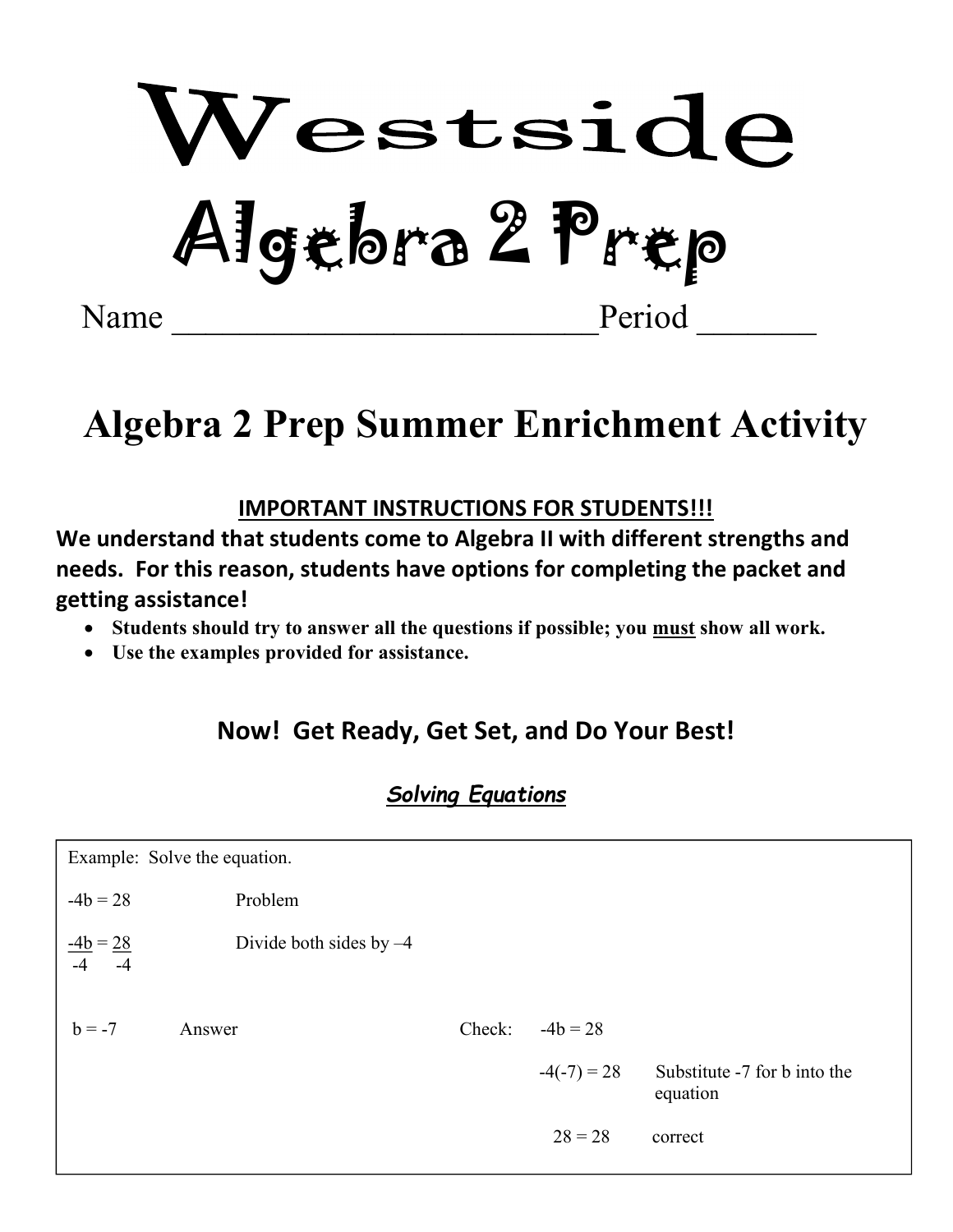Example: Solve the equation.

| Problem |                        |                                                                                                 |
|---------|------------------------|-------------------------------------------------------------------------------------------------|
|         |                        |                                                                                                 |
|         |                        |                                                                                                 |
|         |                        |                                                                                                 |
|         |                        |                                                                                                 |
| Check:  | $4x - 6 = 2x + 12$     |                                                                                                 |
|         | $4(9) - 6 = 2(9) + 12$ | Substitute 9 for x into the<br>equation                                                         |
|         | $30 = 30$              | correct                                                                                         |
|         |                        | Subtract 2x from both sides<br>add 6 to both sides of the equation<br>divide by 2 on both sides |

| Example: Solve the equation.   |                                                                                           |                                              |                                      |  |
|--------------------------------|-------------------------------------------------------------------------------------------|----------------------------------------------|--------------------------------------|--|
| $2(4c+8) = 3(2c+6)$            | Problem                                                                                   |                                              |                                      |  |
| $8c+16=6c+18$<br>$-6c$ $-6c$ . | Use the distributive property to multiply<br>Subtract 6c from both sides of the equation. |                                              |                                      |  |
| $2c + 16 = 18$<br>$-16 - 16$ . | Simplify.                                                                                 | Subtract 16 from both sides of the equation. |                                      |  |
| $\frac{2c}{2} = \frac{2}{2}$   |                                                                                           | Divide by 2 on both sides of the equation.   |                                      |  |
| $c = 1$                        | Answer                                                                                    |                                              |                                      |  |
|                                |                                                                                           | Check:                                       |                                      |  |
|                                |                                                                                           | $2(4c+8) = 3(2c+6)$                          | Original Equation                    |  |
|                                |                                                                                           | $2[4(1)+8] = 3[2(1)+6]$                      | Substitute 1 for c into the equation |  |
|                                |                                                                                           | $2(12) = 3(8)$                               |                                      |  |
|                                |                                                                                           | $24 = 24$                                    | Correct                              |  |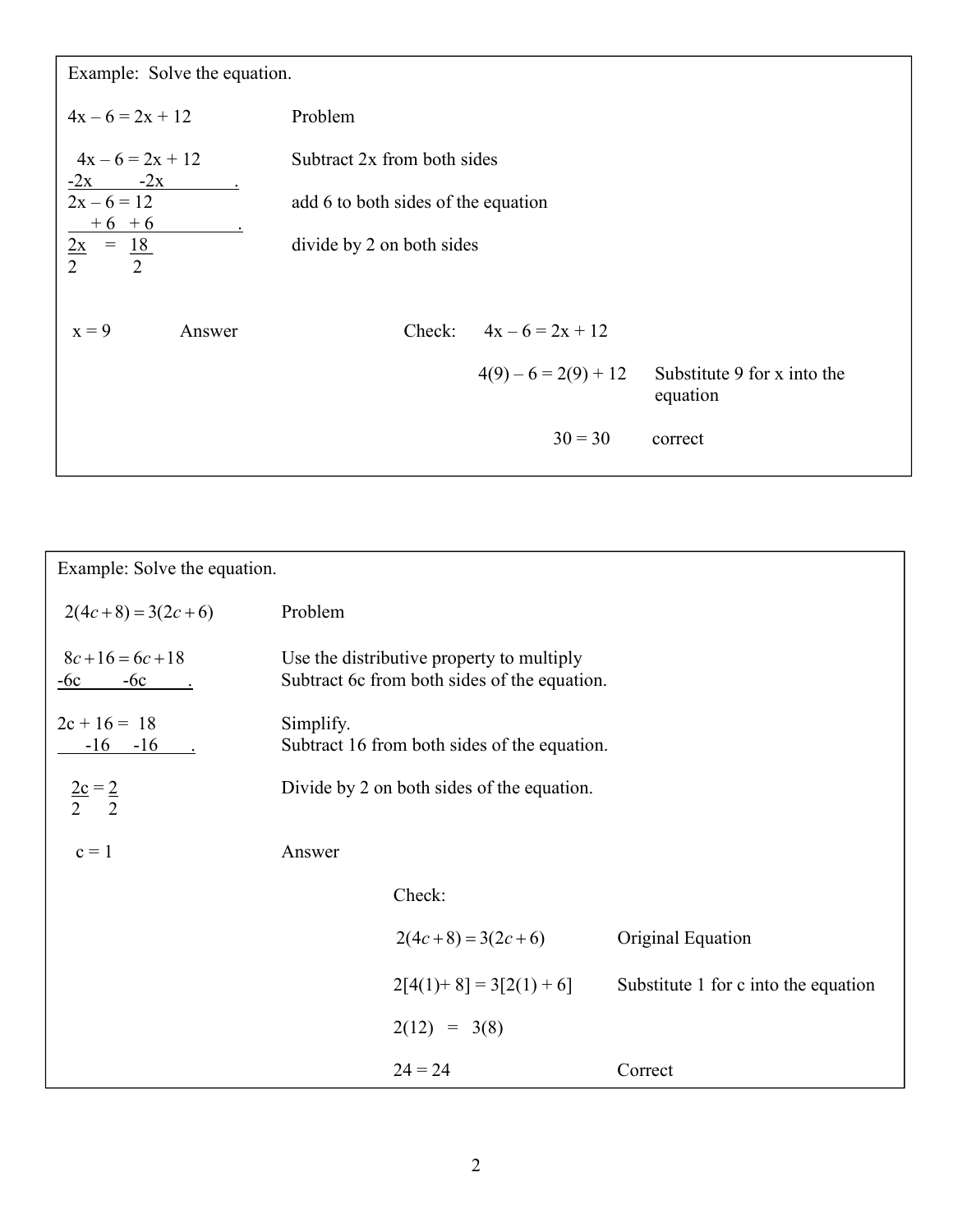Exercises: Solve each equation. Then check your solution. 1.  $18 = x - 4$ <br>2.  $-12 = c + 9$ <br>3.  $\frac{x}{4} = -8$  4 5.  $5d = -60$  6.  $\frac{-1}{2}x = 12$ 4.  $\frac{1}{3}$  n = 7 7.  $-7n = 56$  8.  $8 - x = 4x + 28$  9.  $7y - 3y = 2y + 6$ 10.  $4x + 3 = 7x + 2$  11.  $5n - 7 = 4n + 9$  12.  $5.2x - 8.3 = 13.3 - 2x$ 13.  $4.4s + 6.2 = 8.8s - 1.8$  14.  $-2(x + 4) = 2(x - 5)$  15.  $5(2 + 4y) = 50$ 

16.  $4(y+1) - 2 = 4y + 2$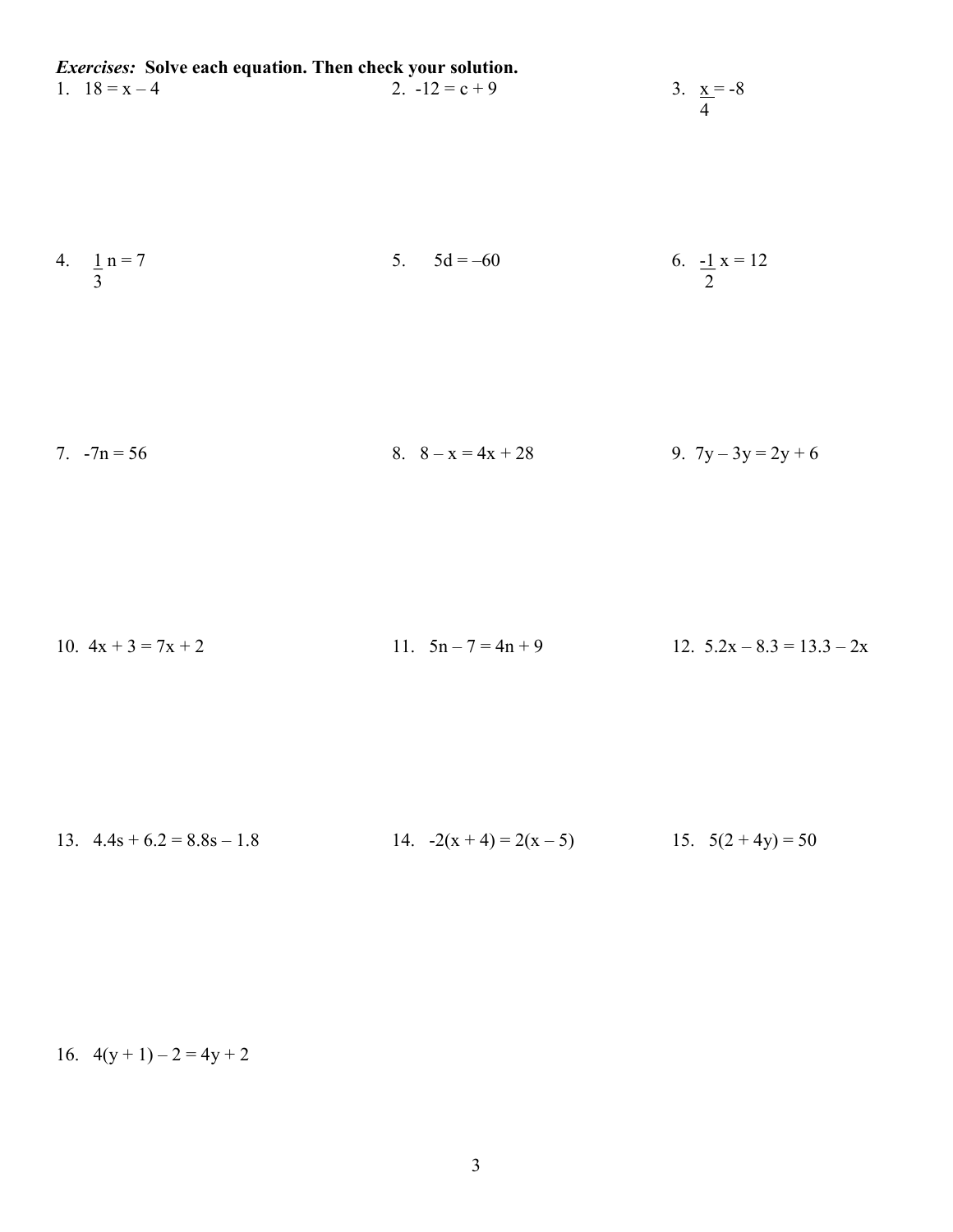#### Describe Number Patterns

Write Equations: Sometimes a pattern can lead to a general rule that can be written as an equation. Example: Suppose you purchase some roses. You could make a chart to show the relationship between the number of roses and the cost. There will also be a delivery fee.

The following table shows the relationship of number of roses purchased and the cost.

| Number of roses   1 |  |  |  |
|---------------------|--|--|--|
|                     |  |  |  |

The difference in the x values is 1, and the difference in the y values is 12. This pattern shows that y is always twelve times x plus 5. If you take the point (5, 65), to figure out the constant. You can take the x-value, 5 and multiply it by 12 which equals 60. You still need to add 5 to get the 65. This suggests the relation  $y = 12x + 5$ . Since the relation is also a function, we can write the equation in functional notation as  $f(x) = 12x + 5$ .

#### Exercises:

17. Write an equation for the function in functional notation. Then complete the table.

| $\vert -2 \vert$ | $\vert -1 \vert$ | $\vert$ () | $\perp$ 2 | $\perp$ 3 |
|------------------|------------------|------------|-----------|-----------|
| $-2$             |                  |            |           |           |

18. Write an equation for the function in functional notation. Then complete the table.

| $\mathbf{L}$ | - - 2 | $\overline{\phantom{a}}$ |  |  |
|--------------|-------|--------------------------|--|--|
| $\mathbf{I}$ |       |                          |  |  |



19. Write an equation in functional notation. 20. Write an equation in functional notation.

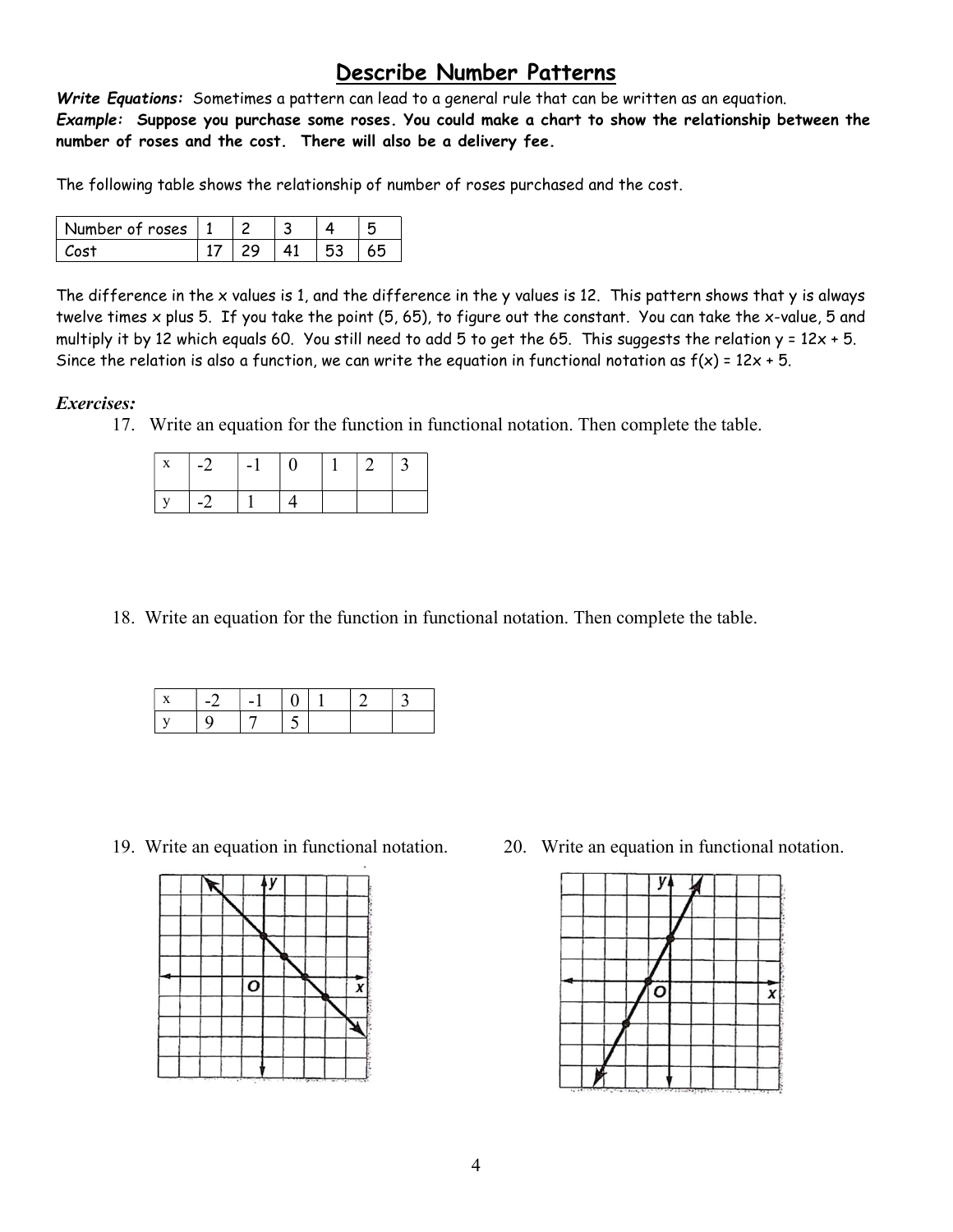## Equations of Linear Function

| Standard Form                  | $Ax + By = C$                                                                                         |
|--------------------------------|-------------------------------------------------------------------------------------------------------|
|                                |                                                                                                       |
| Slope-Intercept Form           | $y = mx + b$ , where m is the given slope and b is the y-intercept                                    |
|                                |                                                                                                       |
| Point-Slope Form               | $y - y_1 = m (x - x_1)$ , where m is the given slope and $(x_1, y_1)$ is the given point              |
|                                |                                                                                                       |
|                                | Example 1: Write an equation of a line in standard form whose slope is -3 and whose y-intercept is 2. |
| $y = mx + b$                   |                                                                                                       |
| $y = -3x + 2$                  |                                                                                                       |
| $+3x$ $+3x$                    |                                                                                                       |
| $3x + y = 2$                   |                                                                                                       |
| Example 2: Graph $2x - 4y = 8$ |                                                                                                       |
|                                | $2x - 4y = 8$ Original equation                                                                       |
|                                | $-4y = -2x + 8$ Subtract 2x from each side                                                            |
|                                | $-4y = -2x + 8$<br>Divide each side by -4                                                             |
| $-4$ $-4$                      |                                                                                                       |
| $y = \frac{1}{2}x - 2$         | Simplify                                                                                              |
|                                |                                                                                                       |

The y-intercept of  $y = \frac{1}{2}x - 2$  is -2 and the slope is  $\frac{1}{2}$ . So, graph the point (0, -2). From this point, move up 1 unit and right 2 units. Draw a line passing through both points.

#### Exercises: Write an equation of the line in Standard Form with the given information. 21. Slope: 4, y-intercept -5 22. Slope: -1, point (2, 4) 23. Slope: -3, y-intercept 4





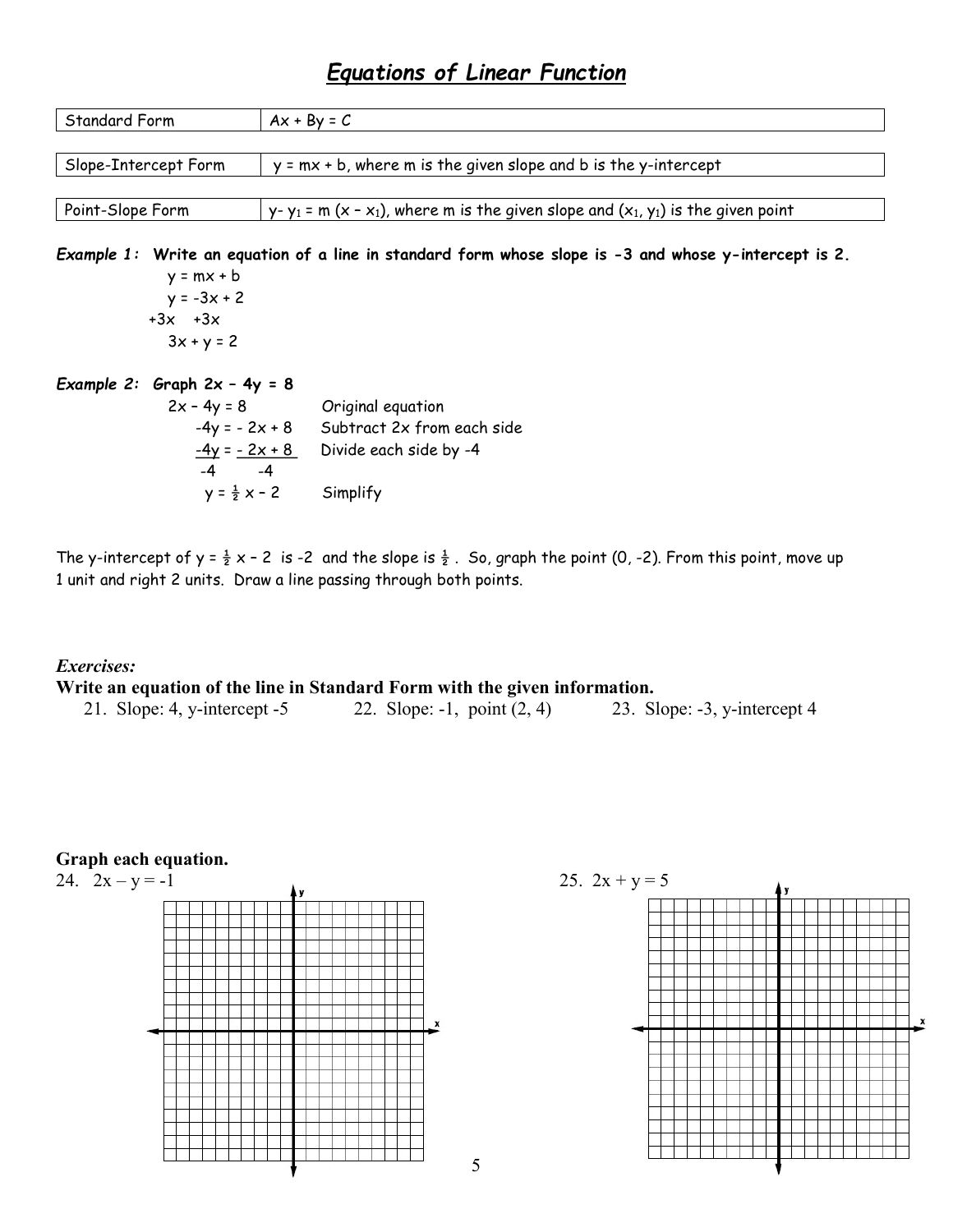



## Graphing Systems of Equations

Solve by Graphing One method of solving a system of equations is to graph the equations on the same coordinate plane.

Example: Graph each system of equations. Then determine whether the system has no solution, one solution, or infinitely many solutions. If the system has one solution, name it with the ordered pair.

- a.  $x + y = 2$  $x - y = 6$ The graphs intersect. Therefore, there is one solution. The point (4, -2) is where the two graphs intersect. Check this estimate by replacing x with 4 and y with -2 in each equation.  $x + y = 2$  $4 + (-2) = 2$  $x - y = 6$  $4 - (-2) = 4 + 2$  or 6 The solution is (4,-2). b.  $y = 3x + 1$ 
	-

 $2y = 6x + 2$ 

The graphs are the same equation. Therefore, the solution is infinitely many solutions.



#### Exercises:

Graph each system of equations. Then determine whether the system has no solution, one solution, or infinitely many solutions. If the system has one solution, list the ordered pair.



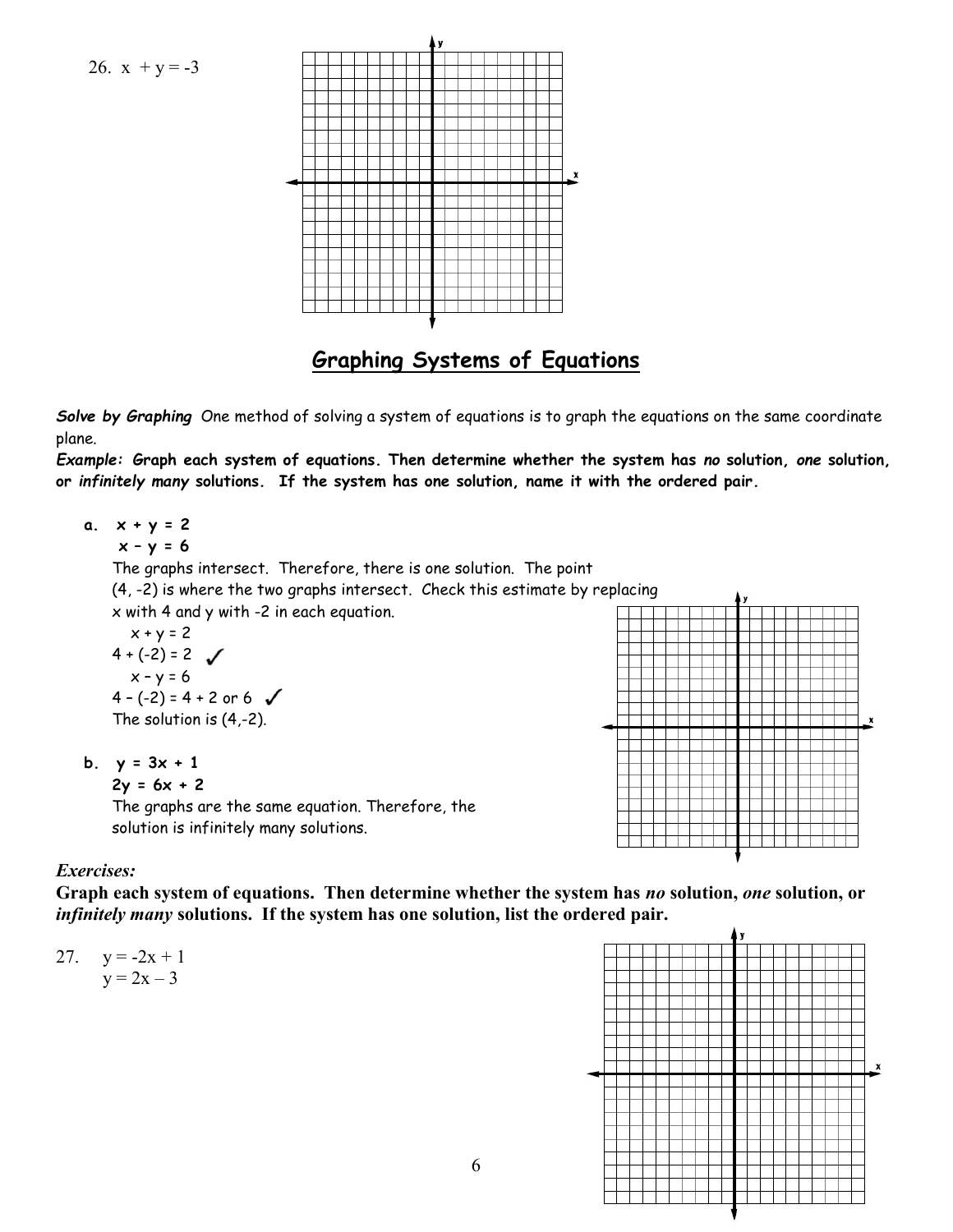28. 
$$
y = 2x
$$

$$
x + y = -3
$$







x

30.  $3x + y = 8$  31.  $3x + 2y = 6$  $3x - y = -2$   $3x + 2y = -4$ 



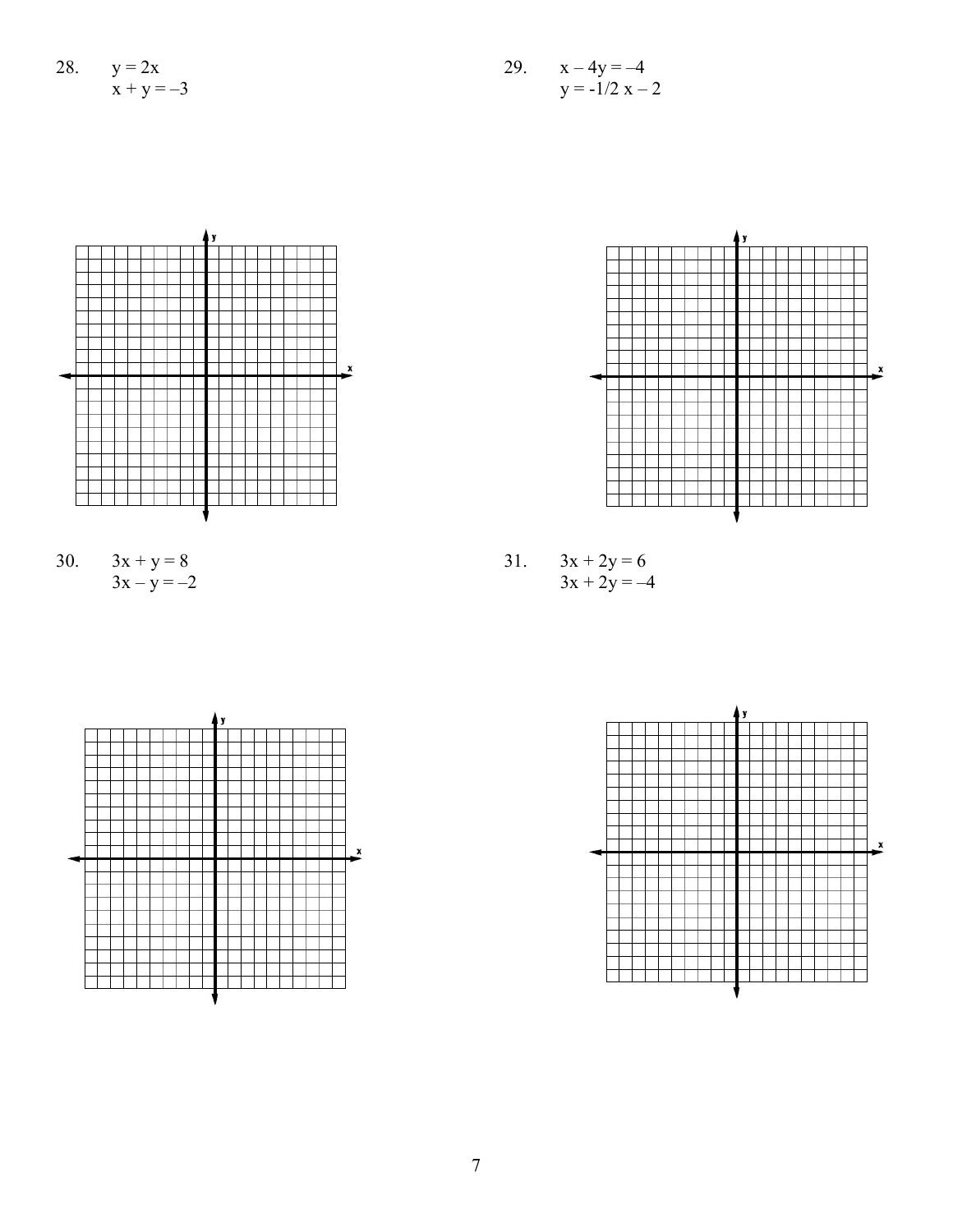Example 1: use substitution to solve the system of equations.  $y = 3x$  $2x - y = -6$ Substitute 3x for y in the second equation.  $2x - y = -6$  second equation  $2x - 3x = -6$  substitute  $y = 3x$  $-1x = -6$  combine like terms  $x = 6$  Divide each side by -1 and simplify. Use  $y = 3x$  to find the value of y.  $y = 3x$  First equation  $y = 3(6)$  substitute  $x = 6$  $y = 18$  simplify The solution is (6, 18). Example 2: Solve for one variable, then substitute.  $x + 3y = 7$  $2x - 4y = -6$ Solve the first equation for  $x$  since the coefficient of x is 1.  $x + 3y = 7$  First equation  $x + 3y - 3y = 7 - 3y$  Subtract 3y from each side  $x = 7 - 3y$  Simplify Find the value of y by substituting  $7 - 3y$  for x in the second equation.  $2x - 4y = -6$  Second equation  $2(7 - 3y) - 4y = -6$   $x = 7 - 3y$  14 - 6 y – 4y = -6 Distributive Property 14 - 10y = -6 Combine like terms. 14 – 10y – 14 = -6 -14 Subtract 14 from each side.  $-10y = -20$  Simplify. y = 2 Divide each side by -10 and simplify. Use  $y = 2$  to find the value of  $x$ .  $x = 7 - 3y$  $x = 7 - 3(2)$  $x = 1$ The solution is (1, 2).

Exercises: Use substitution to solve each system of equations. If the system does not have exactly one solution, state whether it has no solution or *infinitely many solutions*.

| 32. $y = 2x$ | 33. $x = 3y$ | 34. $x = 2y - 5$ |
|--------------|--------------|------------------|
| $3x - y = 1$ | $y = x - 2$  | $x = 2y + 4$     |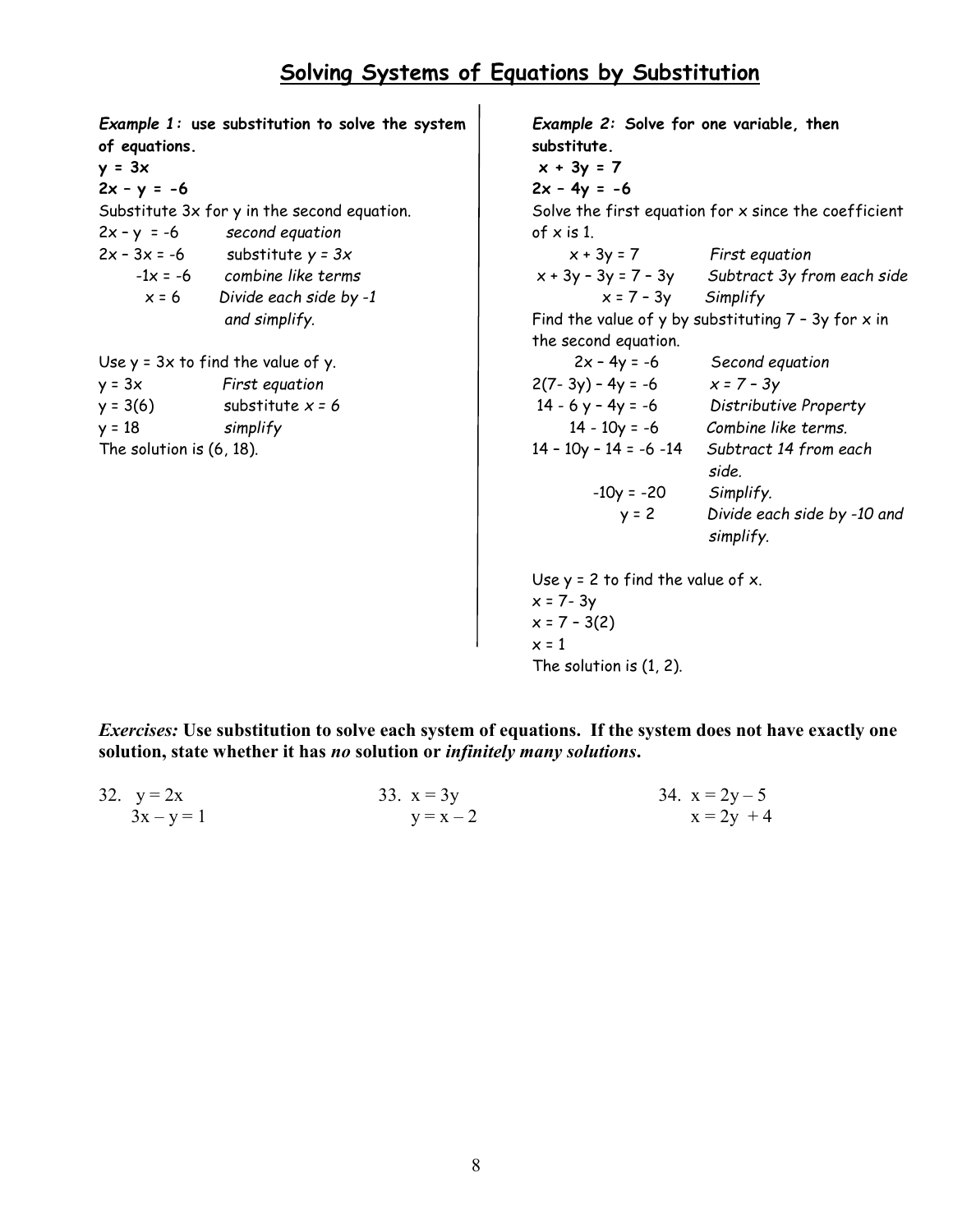#### Elimination Using Addition and Subtraction

Example 1: Use addition to solve the system of equations

 $x - 3y = 7$  $3x + 3y = 9$ 

Write the equations in column form and add to eliminate y.

 $x - 3y = 7$ (+) 3x+ 3y = 9  $4x = 16$  $\frac{4x}{ }$  = 16 4 4  $x = 4$ 

The

Substitute 4 for x either equation and solve for y.

| $x - 3y = 7$                | original                 |
|-----------------------------|--------------------------|
| $4 - 3y = 7$                | substitute 4 for x       |
| -4<br>-4                    | subtract 4 to both sides |
| $-3y = 3$                   | divide both sides by -3  |
| $-3 -3$                     |                          |
| $y = -1$                    |                          |
| The solution is $(4, -1)$ . |                          |

Example 2: The sum of two numbers is 25 and their difference is 1. Find the numbers.

Let x represent one number and y represent the other number.

$$
x+y=25
$$
\n
$$
\begin{array}{r@{}r@{}r@{}r@{}r@{}r@{}r}\n\hline\n & x-y=1 \\
 & 2x & = 26 \\
 & \underline{2x} & = \underline{26} \\
 & 2 & 2 \\
 & x & = 13\n\end{array}
$$
\nSubstitute 13 for x in either equation.  
\n
$$
\begin{array}{r@{}r@{}r@{}r@{}r}\n3 & + y & = 25 \\
-13 & -13\n\end{array}
$$

 $y = 12$ The numbers are 13 and 12.

Exercises: Use elimination to solve each system of equations.

| 35. $3x - 2y = -3$ | 36. $2x - 3y = 14$ | 37. $x + y = 5$ |
|--------------------|--------------------|-----------------|
| $4x + 2y = 10$     | $x + 3y = -11$     | $x - y = -3$    |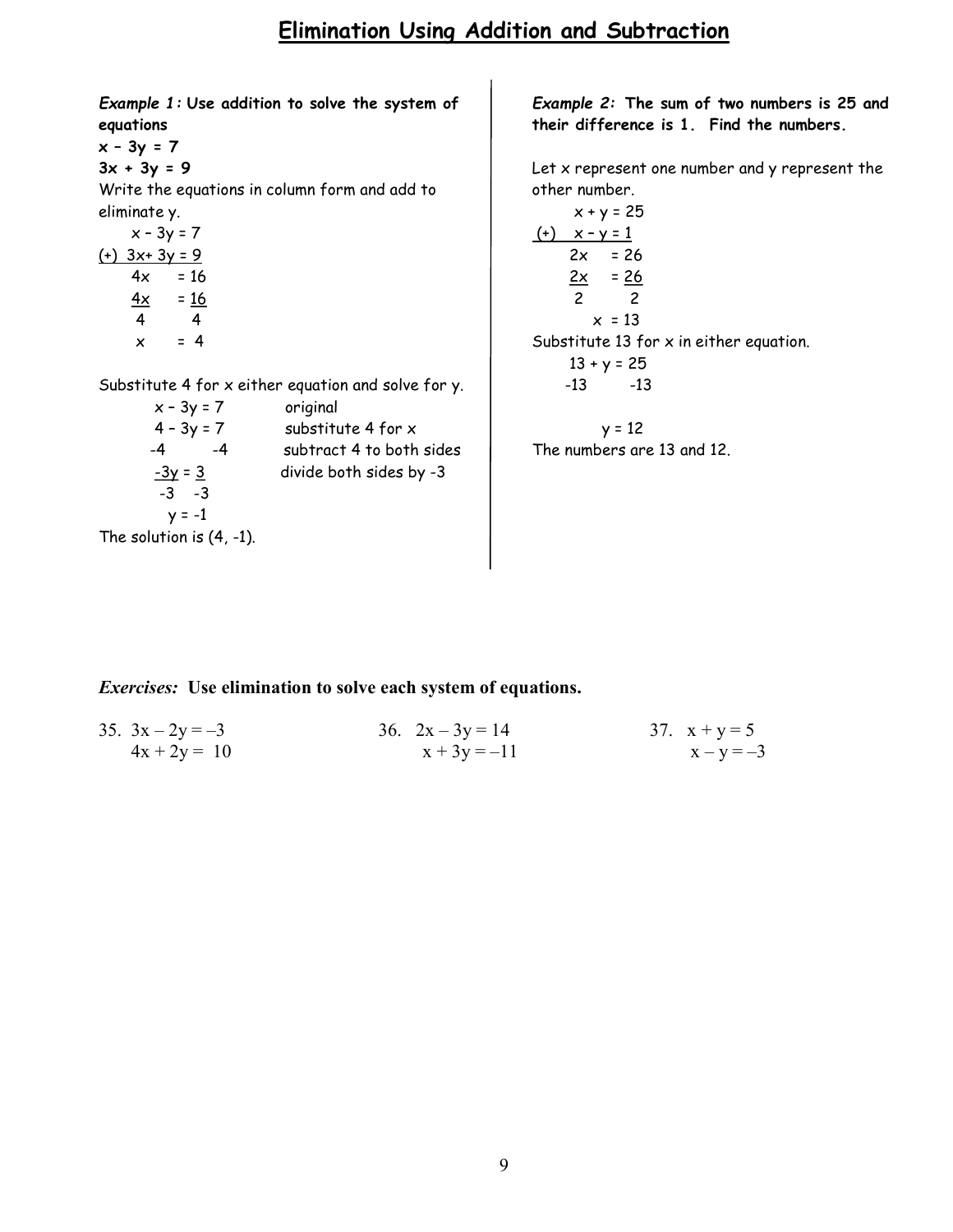## Multiplying a Polynomial by a Monomial

Product of Monomial and Polynomial: The Distributive Property can be used to multiply a polynomial by a monomial.

| Example 1: Find $-4x^2$ (3x <sup>2</sup> + 5x - 6). | Example 2: Simplify $-2(5x^2 + 6x) - x(x^2 + 3x)$ |
|-----------------------------------------------------|---------------------------------------------------|
| $-4x^2(3x^2+5x-6)$                                  | $-2(5x^2 + 6x) - x(x^2 + 3x)$                     |
| $= -4x^{2}(3x^{2}) + (-4x^{2})(5x) + (-4x^{2})(-6)$ | = $-2(5x^2) + (-2)(6x) + (-x)(x^2) + (-x)(3x)$    |
| $= -12x^{4} + (-20x^{3}) + (24x^{2})$               | $= -10x^{2} + (-12x) + (-x^{3}) + (-3x^{2})$      |
| $= -12x^{4} - 20x^{3} + 24x^{2}$                    | = $(-x^3) + [-10x^2 + (-3x^2)] + (-12x)$          |
|                                                     | $= -x^3 - 13x^2 - 12x$                            |

| <b>Exercises: Find each product.</b> |                        |                     |
|--------------------------------------|------------------------|---------------------|
| 38. $2x(4x^2 + 3x - 5)$              | 39. $x(3x^2 + 2x - 8)$ | 40. $-3xy(2y+5x^2)$ |

41.  $-2c(c^2+4c-5)$  42.  $8x(x^3-2x^2+3x-5)$  43.  $-4b(2b^3+4b-5)$ 

## Factoring Using the Greatest Common Factor

| Example 1: Use GCF to factor $12mn + 60m^2$                 | Example 2: Factor $6ax + 3ay + 2bx + by$ |  |  |
|-------------------------------------------------------------|------------------------------------------|--|--|
| Find the GCF of 12mn and 60m <sup>2</sup>                   | by grouping.                             |  |  |
| $12mn = 2 \cdot 2 \cdot 3 \cdot m \cdot n$                  | $6ax + 3ay + 2bx + by$                   |  |  |
| 60 m <sup>2</sup> = $2 \cdot 2 \cdot 3 \cdot 5$ m $\cdot$ m | $= (6ax + 3ay) + (2bx + by)$             |  |  |
| $GCF = 2 \cdot 2 \cdot 3 \cdot m$ or 12m                    | $= 3a (2x + y) + b (2x + y)$             |  |  |
| Write each term as the product of the GCF and its           | $=(3a + b)(2x + y)$                      |  |  |
| remaining factors.                                          |                                          |  |  |
| $12mn + 60m^2 = 12m(1 \cdot n) + 12m(5 \cdot m)$            | Check using the FOIL method.             |  |  |
| $= 12m(n) + 12m(5m)$                                        | $(3a + b)(2x + y)$                       |  |  |
| $= 12m(n + 5m)$                                             | $= 3a(2x) + (3a)(y) + (b)(2x) + (b)(y)$  |  |  |
| $12mn + 60m^2 = 12m(n + 5m)$                                | $= 6ax + 3ay + 2bx + by$                 |  |  |

|                   | <b>Exercises: Factor each polynomial.</b> |                             |                         |
|-------------------|-------------------------------------------|-----------------------------|-------------------------|
| 44. $12x^2 + 18x$ |                                           | 45. $40xy^2 + 20x^2y - 10x$ | 46. $c^4 - 9c^3 + 5c^2$ |

|  | 47. $8x^2 - 4x$ |  | 48. $8d^3 + 6d^2 - 10d$ |  | 49. $35y^4 - 28y^3$ |
|--|-----------------|--|-------------------------|--|---------------------|
|--|-----------------|--|-------------------------|--|---------------------|